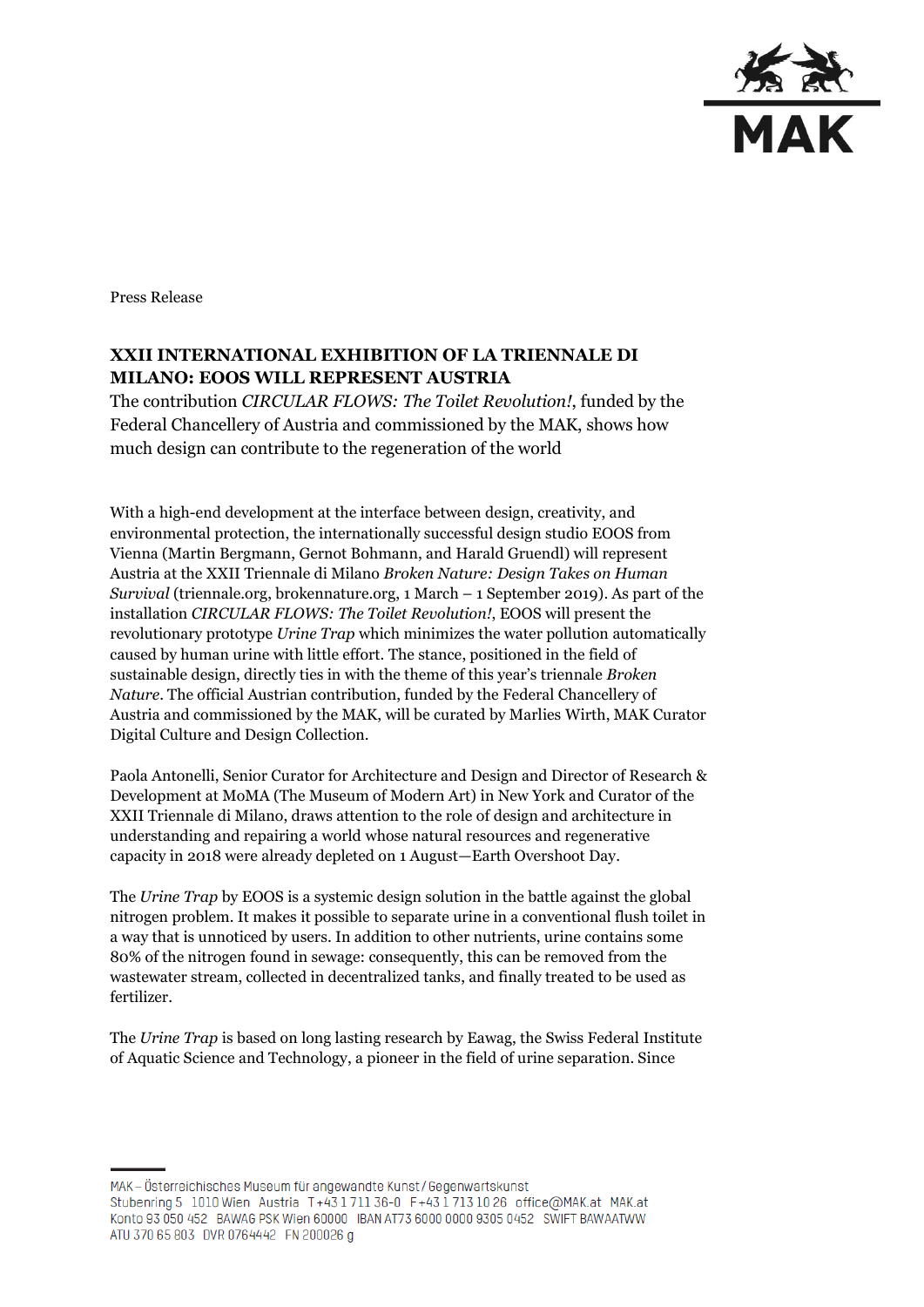

2011, Eawag has been working on a revolutionary, entirely self-sufficient high-tech toilet for the Bill & Melinda Gates Foundation with EOOS responsible for the design of the *Blue Diversion Toilet.* Here separate piping systems for water, feces, and urine are central. After years of joint research, EOOS has now presented a further development in the form of the *Urine Trap* where urine separation can be integrated into a conventional flush toilet with little effort. Together with the Swiss ceramics manufacturer LAUFEN, EOOS has evolved the urine separation technology into a product.

While climate change as a result of carbon dioxide (CO2) emissions already enjoys considerable attention, the nitrogen problem caused by sewage and the agricultural use of fertilizers still goes largely unnoticed by the public. However, a number of leading scientists ranks the large nitrogen streams as even more threatening than climate change. In their opinion, the biochemical flow of nitrogen exceeds planetary limits, beyond which the basis of human life is endangered.

Especially in urban drainage basins, large quantities of nitrogen are introduced into rivers with the wastewater. Too much nitrogen leads to exponential algal bloom depriving coastal areas of oxygen. The result is dead zones in which higher organisms can no longer exist. The World Resources Institute lists almost sixty of these "dead zones" along the coasts of Europe. The *Urine Trap* empowers growing cities to reuse nitrogen for agriculture instead of destroying nature.

Austria's contribution to the XXII Triennale di Milano presents the *Urine Trap* embedded into a multimedia installation (by Process Studio, Vienna, with a light display by Zumtobel) visualizing the flow of nitrogen in an understandable way. A digital projection makes it possible to experience the fatal logic of the linear economy: the extensive use of industrial fertilizer, the current losses and emissions of nitrogen from wastewater treatment plants, and finally the dead zones in the oceans. A second, visionary scenario visualizes the possible repair of the nitrogen cycle supported by the usage of urine separation toilets and therefore the chance to preserve the planetary boundaries. An animation shows the utopia of an ideal river mouth: based on scientific data the actual condition of the French Seine River watershed is compared to a desirable one.

Photo material is available for download at MAK.at/en/press.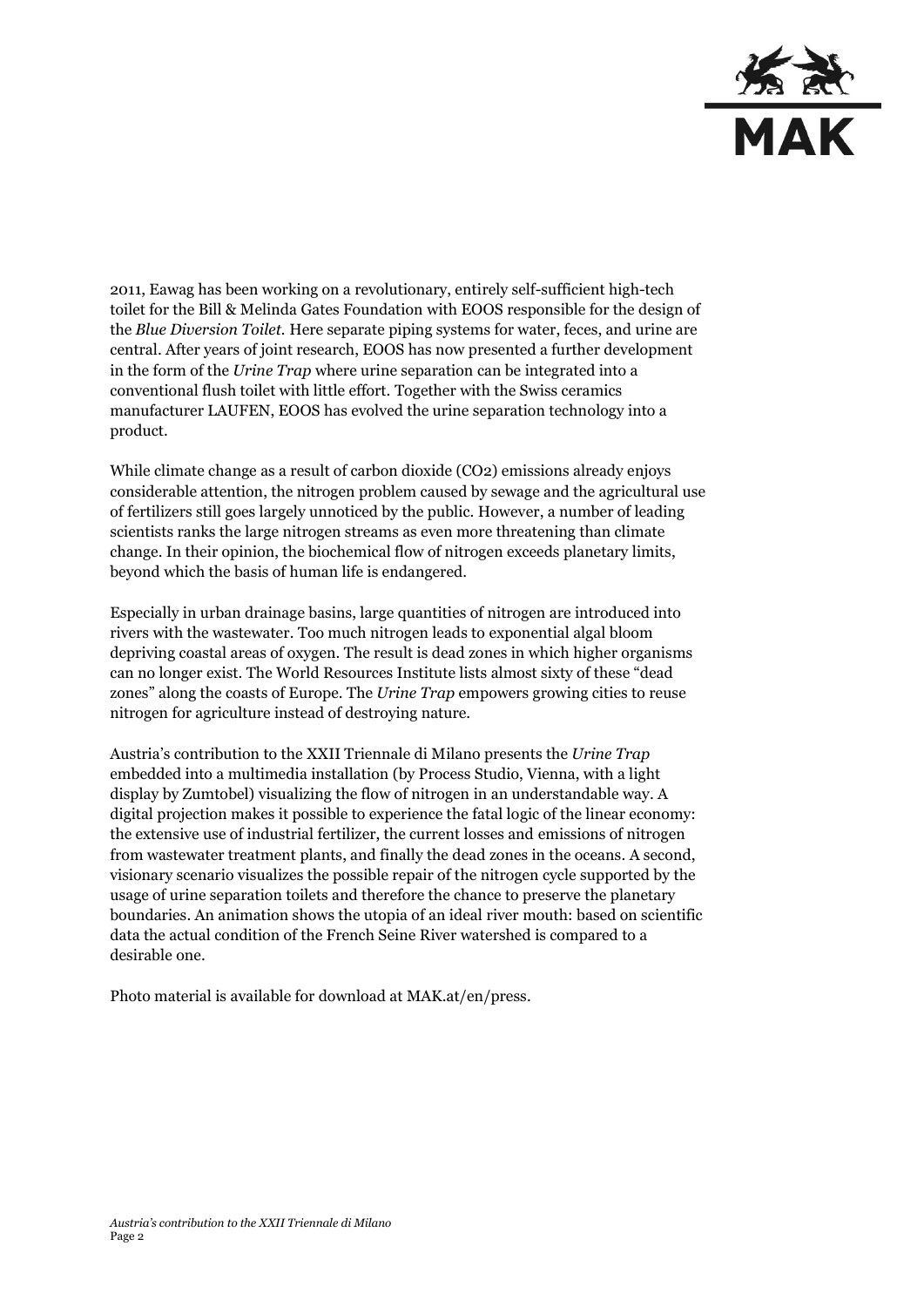

Funding: Federal Chancellery of Austria MAK – Museum for Applied Art

Support: Eawag – Swiss Federal Institute of Aquatic Science and Technology (Tove Larsen) Austrian Cultural Forum Milan LAUFEN Zumtobel

BROKEN NATURE<br>XXII Triennale di Milano